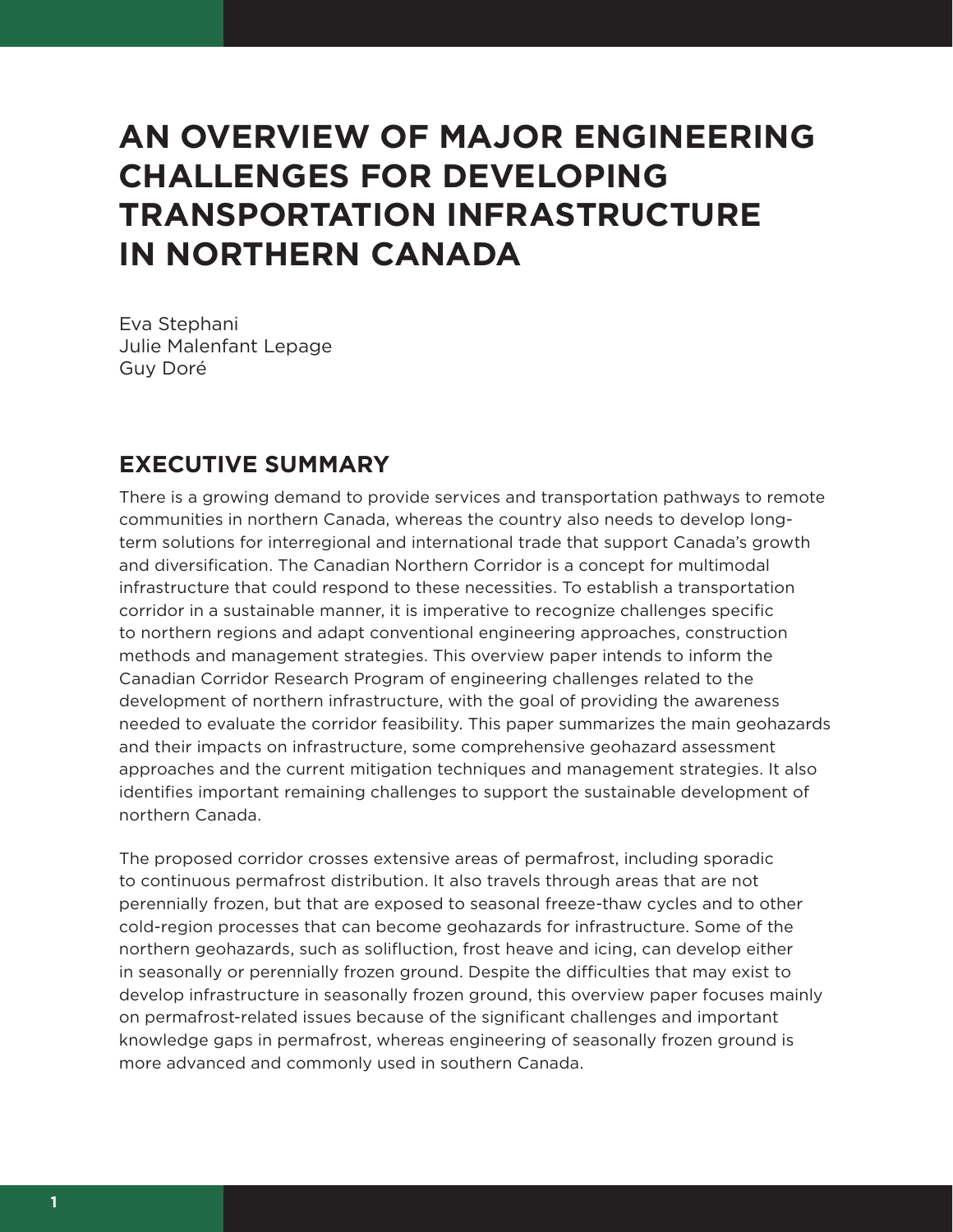The main concern for sustainably developing infrastructure in permafrost terrain arises from melting the ground ice contained in the frozen soils. When ice changes to water, its volume decreases and this modifies the soil structure and strength, resulting in ground subsidence and other geohazards and consequently may damage infrastructure. Thawing of ice-poor permafrost soils may yield little to no changes in subsurface conditions, whereas melting the ground ice of ice-rich soils may cause significant subsidence of the ground surface that can threaten the structural integrity of infrastructure. Varying types of slope instabilities may also be triggered as permafrost is thawing. Degradation of permafrost may arise independently from the existence of nearby infrastructure and yield to geohazards, but permafrost degradation can also be triggered by the surface disturbances from infrastructure. In both scenarios, infrastructure becomes at risk of geohazards, and consequently, to subsequent damage. Impacts of permafrost degradation on infrastructure are widespread in the Arctic and expected to increase as permafrost continues thawing with climate change.

It is essential to understand permafrost dynamics so we can evaluate terrain vulnerability to geohazards, minimize impacts on infrastructure and thus support the sustainable development of this sensitive environment. Permafrost dynamics are controlled by interactions between factors from the climate, surface and subsurface conditions (Table 1). This can be conceptualized as a permafrost geosystem with multiple components that interact and trigger positive and negative feedbacks, which regulate the state of permafrost; this reflects Aristotle's concept that "the whole is greater than the sum of its parts." In this manner, implementation of new infrastructure combined with climate change adds complexity to permafrost geosystems and requires that the initial system adapt to new conditions. It is critical to recognize at a local scale the main interactions and feedbacks of the system with impacts for infrastructure, and to do so in varying types of permafrost environments so we can evaluate variations throughout the corridor. This involves the combination of interdisciplinary methods to characterize and monitor the geosystem in these key permafrost environments along a corridor. This way, we can identify geohazards and recognize critical conditions that indicate the terrain's vulnerability to future geohazards (Table 1).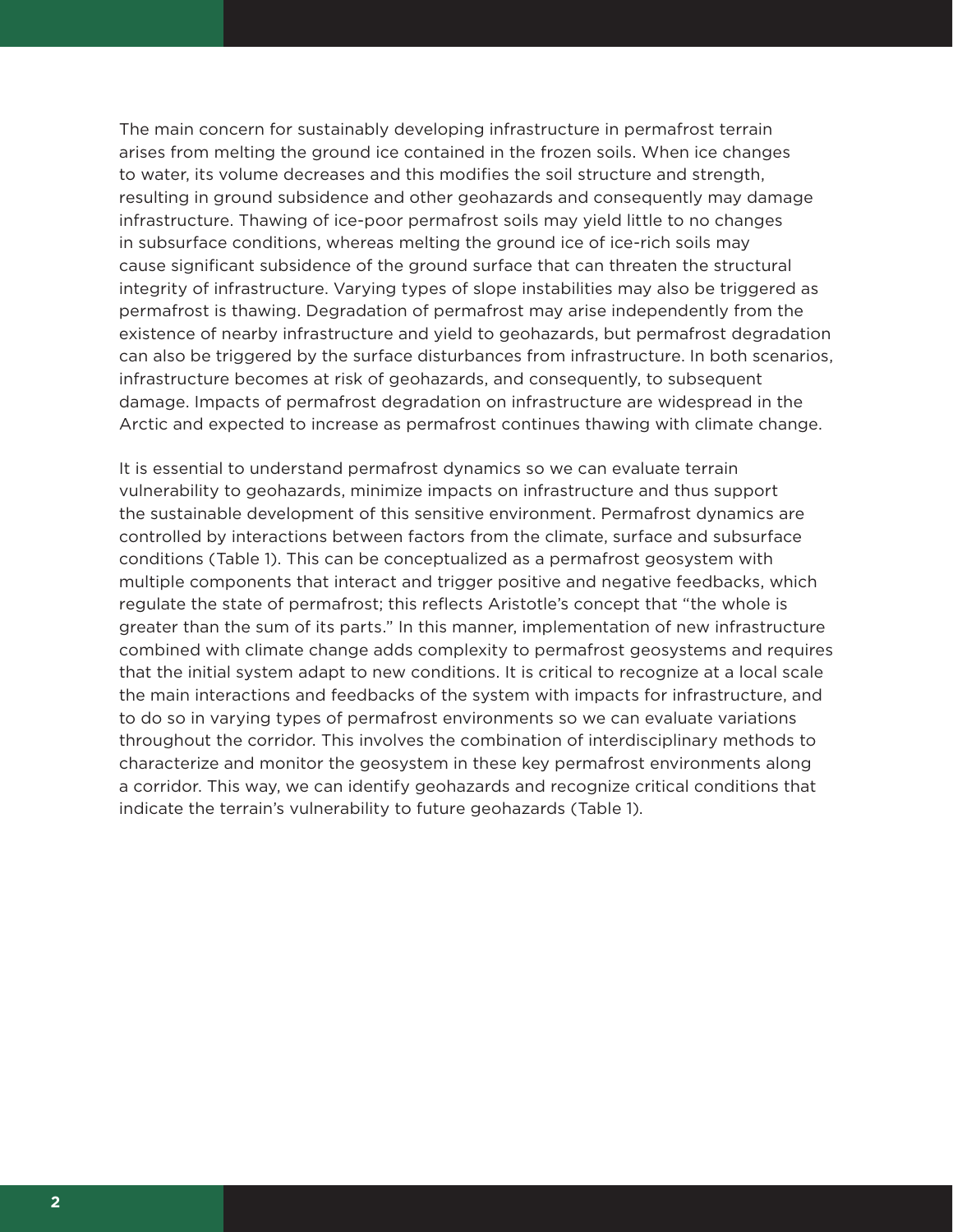| Component      |                                   | <b>Description</b>                                                                                                                                                                                                           |
|----------------|-----------------------------------|------------------------------------------------------------------------------------------------------------------------------------------------------------------------------------------------------------------------------|
| Climate        | Air temperature                   | Air temperatures above 0°C warm ground temperatures.                                                                                                                                                                         |
|                |                                   | Air temperatures below 0°C help to extract heat from the ground (cools permafrost).                                                                                                                                          |
|                | Precipitation                     | Rainfall increases risk of water impoundment and thermal erosion.                                                                                                                                                            |
|                |                                   | Snow (see Surface component).                                                                                                                                                                                                |
|                | Wind                              | Dominant wind in winter influences the snow distribution and compaction.                                                                                                                                                     |
|                | Solar radiation                   | Solar radiation warms the ground surface and melts exposed ground ice (thermal<br>denudation).                                                                                                                               |
| Surface        | Topography                        | Slope orientation (e.g., south vs. north) impacts permafrost temperatures. Linear<br>infrastructure on hillslopes can intercept water (i.e., cross-drainage water). Slope gradient<br>contributes to mass movement activity. |
|                | Water impoundment<br>and flow     | Water is a strong modifier of the underlying ground temperatures, while flowing water<br>combines thermal and mechanical actions (i.e., thermal erosion) to degrade permafrost.                                              |
|                | Snow                              | Snow is a strong modifier of the ground temperature. It acts as an insulation layer that limits<br>the heat exchange with the atmospheric air in winter that would otherwise contribute to<br>extract heat from the ground.  |
|                | Vegetation                        | Vegetation is a strong modifier of the ground temperature, especially the organic mat that<br>supports permafrost stability due to its insulation properties.                                                                |
| Subsurface     | Ground ice                        | The type and spatial distribution of ground ice is critical as it is a dominant factor in<br>permafrost degradation and its impact on overlying infrastructure.                                                              |
|                | Soils                             | Fine-grained soils tend to be more ice-rich, poorly drained and thaw sensitive.                                                                                                                                              |
|                | Salinity                          | Saline soils may remain unfrozen at temperatures below 0°C.                                                                                                                                                                  |
|                | Ground temperatures               | Permafrost is especially thaw sensitive when ground temperatures are near 0°C.                                                                                                                                               |
|                | Groundwater                       | Supra-permafrost flowing water combines thermal and mechanical actions (i.e., thermal<br>erosion) to degrade permafrost.                                                                                                     |
| Infrastructure | Embankment                        | Geometry (e.g., slope, height), material and seasonal construction timing are key factors<br>controlling interactions with the local natural conditions (i.e., geosystem components) and<br>impact on permafrost stability.  |
|                | Pile                              | Material, depth and seasonal construction timing are key factors controlling interactions with<br>the local natural conditions (i.e., geosystem components) and impact on permafrost stability.                              |
|                | Trench (buried<br>infrastructure) | Size and seasonal construction timing are key factors controlling interactions with the local<br>natural conditions (i.e., geosystem components) and impact on permafrost stability.                                         |

## Table 1. Main Components of the Permafrost Geosystem Involving Infrastructure

Characterizing the system's conditions along a proposed corridor involves integrating data and knowledge on regional trends (e.g., permafrost distribution, permafrost depth, permafrost temperature, borehole logs, digital elevation models, climate conditions, surficial deposits, topography, surface water bodies and drainage patterns, etc.) in a geographic information system (GIS) to allow for a gap analysis. These data are combined in GIS with additional desktop analyses and data collected in the field to evaluate the system conditions (climate, surface and subsurface) and interactions at varying temporal and spatial scales. Remote sensing analysis is done to evaluate surface conditions that indicate potential permafrost conditions; although remote sensing technology is advancing relatively rapidly, there are still considerable limitations for permafrost studies, including the possibility to make direct measurements of critical subsurface conditions such as ground ice. Field-based investigations of permafrost conditions include drilling and sampling the soils and ground ice and measuring the geotechnical properties of the representative layers.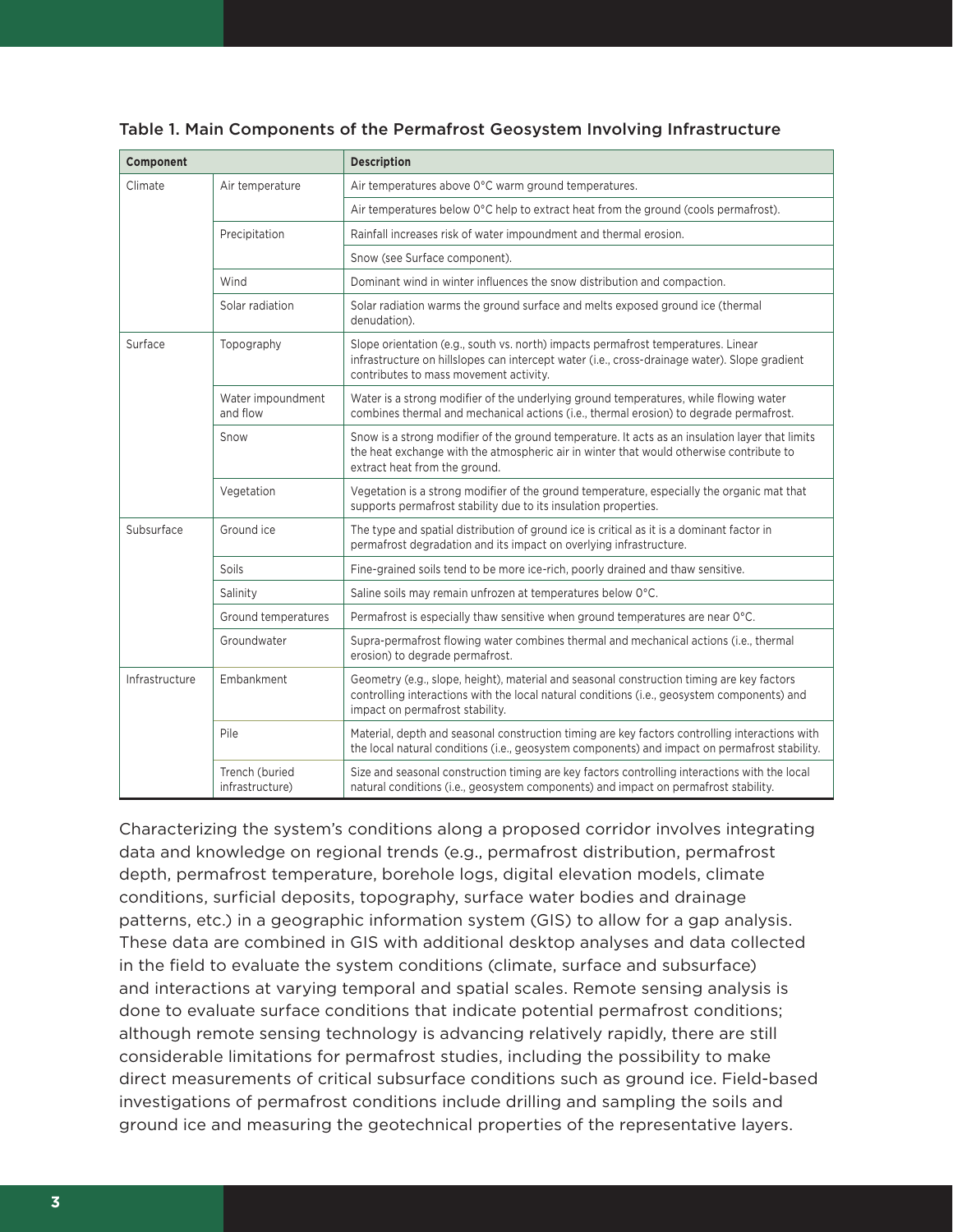Geophysical methods that target mostly near-surface conditions can be used as a non-evasive reconnaissance method prior to drilling or to evaluate ground conditions between boreholes. Geophysical surveying should be ground truth with borehole data for study robustness, or at least combined with other geophysical systems.

Build-and-maintain is the main strategy for developing transportation infrastructure in northern regions. It involves allowing permafrost degradation and thaw settlement to occur and maintaining serviceability by intensive maintenance to repair damages as they occur. Typically, it involves reduced levels of service and shorter life cycles, as well as reduced comfort and safety and higher travel costs for road users. With global warming and in cases where loss or low level of service are not acceptable, thermal and/or mechanical stabilization techniques are required. The choice of mitigation measures applied at a site is based on different factors such as permafrost temperature and its thaw susceptibility, the implementation cost of the technique, the material and machinery availability, risk analysis and safety. Methods can be combined to provide better permafrost protection throughout the entire year. Methods used to protect building and structure foundations on thaw-sensitive soils generally use the same principles as some of the techniques for linear infrastructure. The low tolerance to deformation and the presence of heating systems in most buildings increase the need for highly effective protection systems. The different mitigation methods currently used to limit permafrost degradation along infrastructure can be classified into four main categories that are summarized below with a focus on road infrastructure:

- 1) The purpose of methods limiting ground heat intake in summer is to reduce thaw penetration. The most common method used to protect roads against permafrost degradation is to build an embankment that is thick enough to maintain the thaw front within the granular material, or at least within the active layer in the underlying natural ground; this method is efficient mainly for continuous permafrost areas. Other methods include adding insulation layers to protect embankments or building foundations in cold, continuous permafrost and using high albedo surface to reduce the absorption of solar radiation. Cool paving material technology is still in development and no standard exists for its application in civil infrastructure.
- 2) The purpose of enhancing heat extraction from the ground in winter is to raise the top of permafrost, or at least to prevent thaw settlement. These methods include air ducts, thermosyphons, air convection embankments and heat drains. Limiting snow accumulation on the embankment side slopes by plowing them regularly helps heat extraction, especially as snow thicknesses increase on the upper slopes when snow is plowed off from the road surface, but the feasibility of this method may be challenging.
- 3) In cases where thermal stabilization is difficult to apply or too expensive, mechanical stabilization and ground improvement can become good strategies to mitigate structural damage due to permafrost degradation.